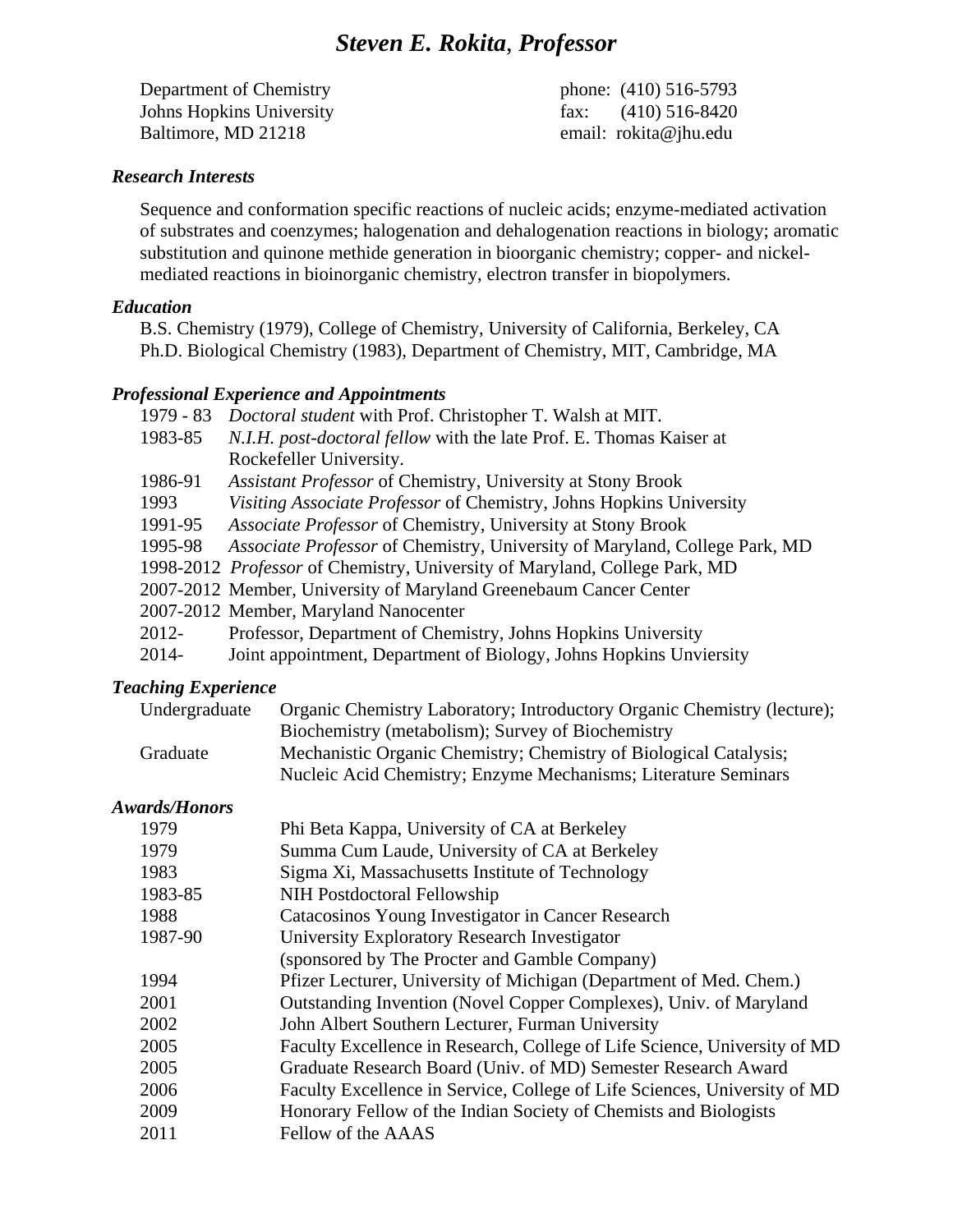## *Consulting*

| 1992 - 1993   | Lifecodes Corporation, CT     |
|---------------|-------------------------------|
| 1993 - 1995   | Garnett McKeen Laboratory, NY |
| 1999 - 2001   | ChemAnswers.com               |
| $2006 - 2008$ | Foley & Lardner, LLP          |
| 2012          | Enzo Life Sciences, Inc.      |

## *Professional Activities*

| 1992 (June)    | Ad Hoc reviewer for Bioorganic and Natural Products Study Section (NIH)           |
|----------------|-----------------------------------------------------------------------------------|
| 1992 (October) | Ad Hoc reviewer for Metallobiochemistry Study Section (NIH)                       |
| 1993 (June)    | Ad Hoc member of Bioorganic and Natural Products Study Section (NIH)              |
| 1993 - 1997    | Member, Molecular Biochemistry Advisory Panel (NSF)                               |
| 1997 - 1999    | Advisory Board, Bioconjugate Chemistry                                            |
| 1997 - 2001    | Member, Bioorganic and Natural Products Study Section (NIH)                       |
| 1998 - 1999    | Vice Chair & Chair, Bioorganic Chemistry Gordon Conference                        |
| 1999 - 2000    | Nominating Committee, Biological Chemistry Division, ACS                          |
| 2002 - 2004    | Alternative Councilor, Biological Chemistry Division, ACS                         |
| 2004           | Ad Hoc member of Physical Biochemistry Study Section (NIH)                        |
| 2007           | Program Review (Site Visit), Food and Drug Administration                         |
| 2007-2012      | Founder and co-organizer of a regional symposium (annual) on chemical biology     |
| 2007-          | Founder and co-organizer of an international workshop of nucleic acids (biennial) |
| 2008 - 2009    | Scientific Advisory Board to the Indian Society of Chemists and Biologists        |
| 2010           | Ad Hoc member of MSFE Study Section (NIH)                                         |
| 2011 - 2012    | Vice Chair & Chair, Enzymes, Coenzymes Pathways Gordon Conference                 |
| $2011 -$       | International Advisory Board for the journal Chemistry & Biology Interface        |
| 2014 - 2016    | Alternative Councilor, Toxicology Division, ACS                                   |
| $2015 -$       | Editorial Board, Signal Transduction and Targeted Therapy                         |
| 2016, 2018     | Panel review, Chemistry Life Processes (NSF)                                      |
| 2017           | Ad Hoc member of SBCA Study Section (NIH)                                         |

## *Publications*

- 1. Steven E. Rokita, Paul Srere and Christopher T. Walsh\* "3-Fluoro-3-deoxycitrate: A Probe for the Mechanistic Study of Citrate Utilizing Enzymes" *Biochemistry* **1982**, *21*, 3765 - 3774.
- 2. Steven E. Rokita and Christopher T. Walsh\* "Turnover and Inactivation of Bacterial Citrate Lyase with 2-Fluorocitrate and 2-Hydroxycitrate Stereoisomers" *Biochemistry* **1983**, *22*, 2821 - 2828.
- 3. Steven E. Rokita\* and Christopher T. Walsh "Flavin and 5-Deazaflavin Photosensitized Cleavage of Thymine Dimer: A Model of in Vivo Light-Requiring DNA Repair" *J. Am. Chem. Soc.* **1984**, *106*, 4589 - 4595.
- 4. E. T. Kaiser\*, David S. Lawrence and Steven E. Rokita "The Chemical Modification of Enzymatic Specificity" *Ann. Rev. in Biochemistry* **1985**, *54*, 565 - 595.
- 5. Soumitra S. Ghosh, Susan C. Bock, Steven E. Rokita and E. T. Kaiser\* "Modification of the Active Site of Alkaline Phosphatase by Site-Directed Mutagenesis" *Science* **1986**, *231*, 145 - 148.
- 6. Steven E. Rokita and E. T. Kaiser\* "Flavolysozyme, a New Semi-Synthetic Enzyme" *J. Am. Chem. Soc.* **1986**, *108*, 4984 - 4987.
- 7. Xiaoyan Ma and Steven E. Rokita\* "Role of Oxygen During Horseradish Peroxidase Turnover and Inactivation" *Biochem. Biophys. Res. Commun.* **1988**, *157*, 160 - 165.
- 8. Elisa M. Woolridge and Steven E. Rokita\* "Synthesis and Reactivity of 6-(Fluoromethyl)indole and 6-(Difluoromethyl)indole" *Tet. Lett.* **1989**, *30*, 6117 - 6120.
- 9. Steven E. Rokita\* and Lorraine Romero-Fredes "Facile Interconversion of Duplex Structures Formed by Copolymers of d(CG)" *Biochemistry* **1989**, *28*, 9674 - 9679.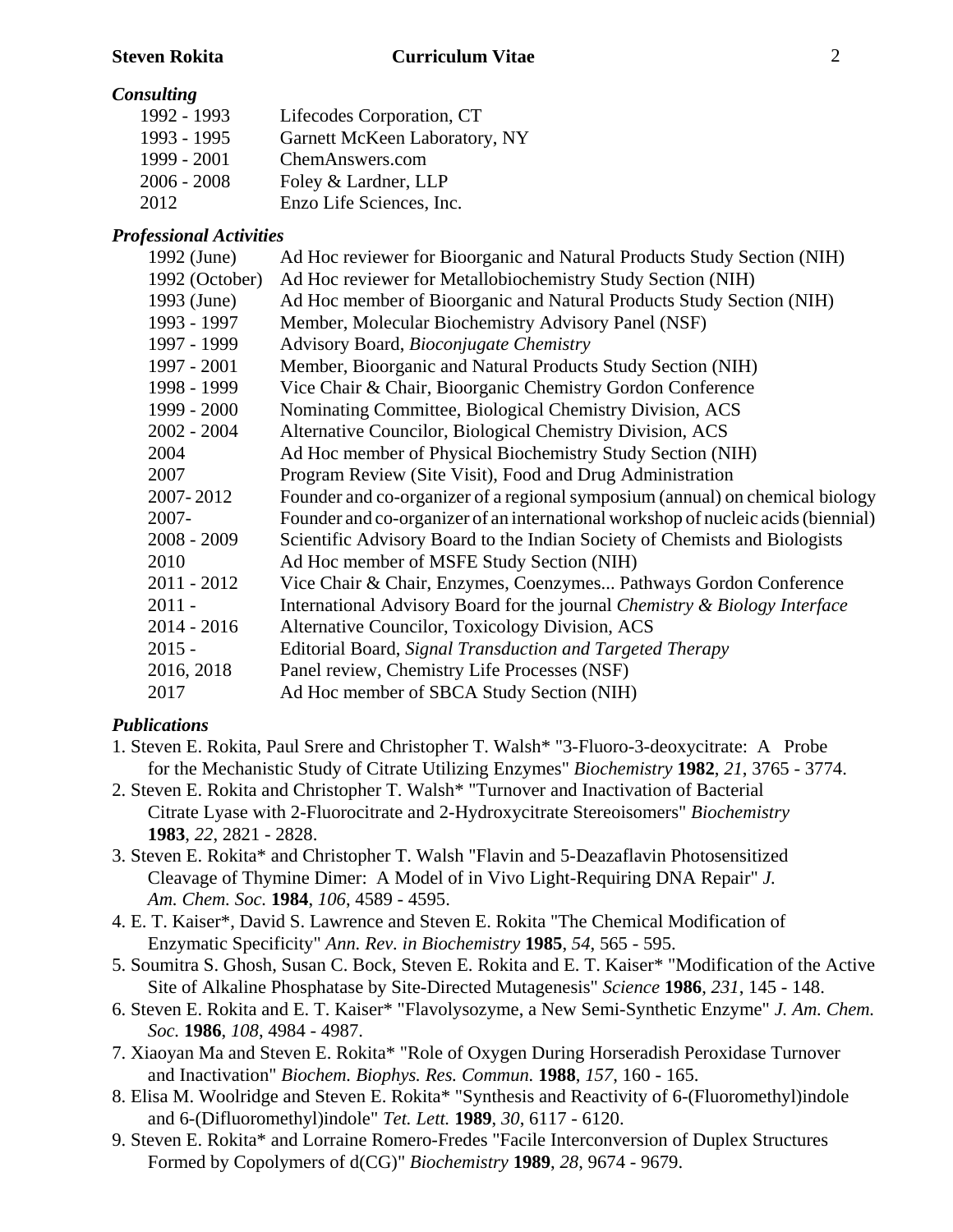- 10. Steven E. Rokita\*, Bernard Lau and Lorraine Romero-Fredes "Structural Dependence of Oligonucleotide Photooxidation" *Biopolymers* **1990**, *29*, 69 - 77.
- 11. Steven E. Rokita\*, Stacey Prusiewicz and Lorraine Romero-Fredes "The Effect of Ionic Strength on the Photosensitized Oxidation of  $d(CG)_{6}$ " *J. Am. Chem. Soc.* **1990**, *112*, 3616 - 3621.
- 12. Moneesh Chatterjee and Steven E. Rokita\* "A Quinone Based Method for Inducible Alkylation of DNA at Predetermined Sequences" *J. Am. Chem. Soc.* **1990**, *112*, 6397 - 6399.
- 13. Elisa M. Woolridge and Steven E. Rokita\* "6-(Difluoromethyl)tryptophan as a Probe for Substrate Activation During the Catalysis of Tryptophanase" *Biochemistry* **1991**, *30*, 1852-1857.
- 14. Elisa M. Woolridge and Steven E. Rokita\* "The Use of 6-(Difluoromethyl)indole to Study the Activation of Indole by Tryptophan Synthase" *Arch. Biochem. Biophys.* **1991**, *286*, 473 - 480.
- 15. Moneesh Chatterjee and Steven E. Rokita\* "Sequence Specific Alkylation of DNA Activated by an Enzymatic Signal" *J. Am. Chem. Soc.* **1991**, *113*, 5116 - 5117.
- 16. Xiaoying Chen, Steven E. Rokita\* and Cynthia J. Burrows\* "DNA Modification: Intrinsic Selectivity of Nickel(II)-Complexes" *J. Am. Chem. Soc.* **1991**, *113*, 5884 - 5886.
- 17. Tianhu Li and Steven E. Rokita\* "Selective Modification of DNA Controlled by an Ionic Signal" *J. Am. Chem. Soc.* **1991**, *113*, 7771 - 7773.
- 18. John E. Butler-Ranshoff, Steven E. Rokita, Debra A. Kendall, Jennifer A. Banzon, Kristin S. Carano, Emil Thomas Kaiser and Albert R. Matlin\* "Active-Site Mutagenesis of *E. coli* Alkaline Phosphatase: Replacement of Serine-102 with Non-Nucleophilic Amino Acids" *J. Org. Chem.* **1992**, *57*, 142 - 145.
- 19. Xiaoying Chen, Cynthia J. Burrows\* and Steven E. Rokita\* "Conformation Specific Detection of Guanosine in DNA: Ends, Mismatches, Bulges and Loops" *J. Am. Chem. Soc.* **1992**, *114*, 322 - 325.
- 20. James G. Muller, Xiaoying Chen, Adonis C. Dadiz, Steven E. Rokita\* and Cynthia J. Burrows\* "Ligand Effects Associated with the Intrinsic Selectivity of DNA Oxidation Promoted by Nickel(II) Macrocyclic Complexes" *J. Am. Chem. Soc.* **1992**, *114*, 6407 - 6411.
- 21. Steven E. Rokita\* and Lorraine Romero-Fredes "The Ensemble Reactions of Hydroxyl Radical Exhibit No Specificity for Primary or Secondary Structure of DNA" *Nucleic Acids Res.* **1992**, *20*, 3069 - 3072.
- 22. Chien-Chung Cheng, Steven E. Rokita\* and Cynthia J. Burrows\* "Nickel(III)-Promoted DNA Scission Using Ambient Dioxygen" *Angew. Chem. Int. Ed.* **1993**, *32*, 277-278.
- 23. James G. Muller, Xiaoying Chen, Adonis C. Dadiz, Steven E. Rokita\* and Cynthia J. Burrows\* "Macrocyclic Nickel Complexes in DNA Recognition and Oxidation" *Pure and Applied Chem.* **1993**, *65*, 545-550.
- 24. Xiaoying Chen, Sarah A. Woodson, Cynthia J. Burrows\* and Steven E. Rokita\* "A Highly Sensitive Probe for Guanine N7 in Folded Structures of RNA: Application to tRNA<sup>phe</sup> and *Tetrahymena* Group I Intron" *Biochemistry* **1993**, *32*, 7610-7616.
- 25. Ute Hänsler and Steven E. Rokita\* "Electrostatics Rather Than Conformation Control the Oxidation of DNA by the Anionic Reagent Permanganate" *J. Am. Chem. Soc.* **1993**, *115*, 8554-8557.
- 26. Sarah A. Woodson,\* James G. Muller, Cynthia J. Burrows and Steven E. Rokita "A Primer Extension Assay for Modification of Guanine by Ni(II) Complexes" *Nucleic Acids Res.* **1993**, *21*, 5524-5525.
- 27. Moneesh Chatterjee and Steven E. Rokita\* "The Role of a Quinone Methide in the Sequence Specific Alkylation of DNA" *J. Am. Chem. Soc.* **1994**, *116*, 1690-1697.
- 28. James G. Muller, Sari J. Paikoff, Steven E. Rokita\* and Cynthia J. Burrows\* "DNA Modification Promoted by Water-Soluble Nickel(II) Salen Complexes: A Switch to DNA Alkylation" *J. Inorg. Biochem.* **1994**, *54*, 199-206.
- 29. Tianhu Li, Qingping Zeng and Steven E. Rokita\* "Target Promoted Alkylation of DNA" *Bioconj. Chem.* **1994**, *5*, 497-500.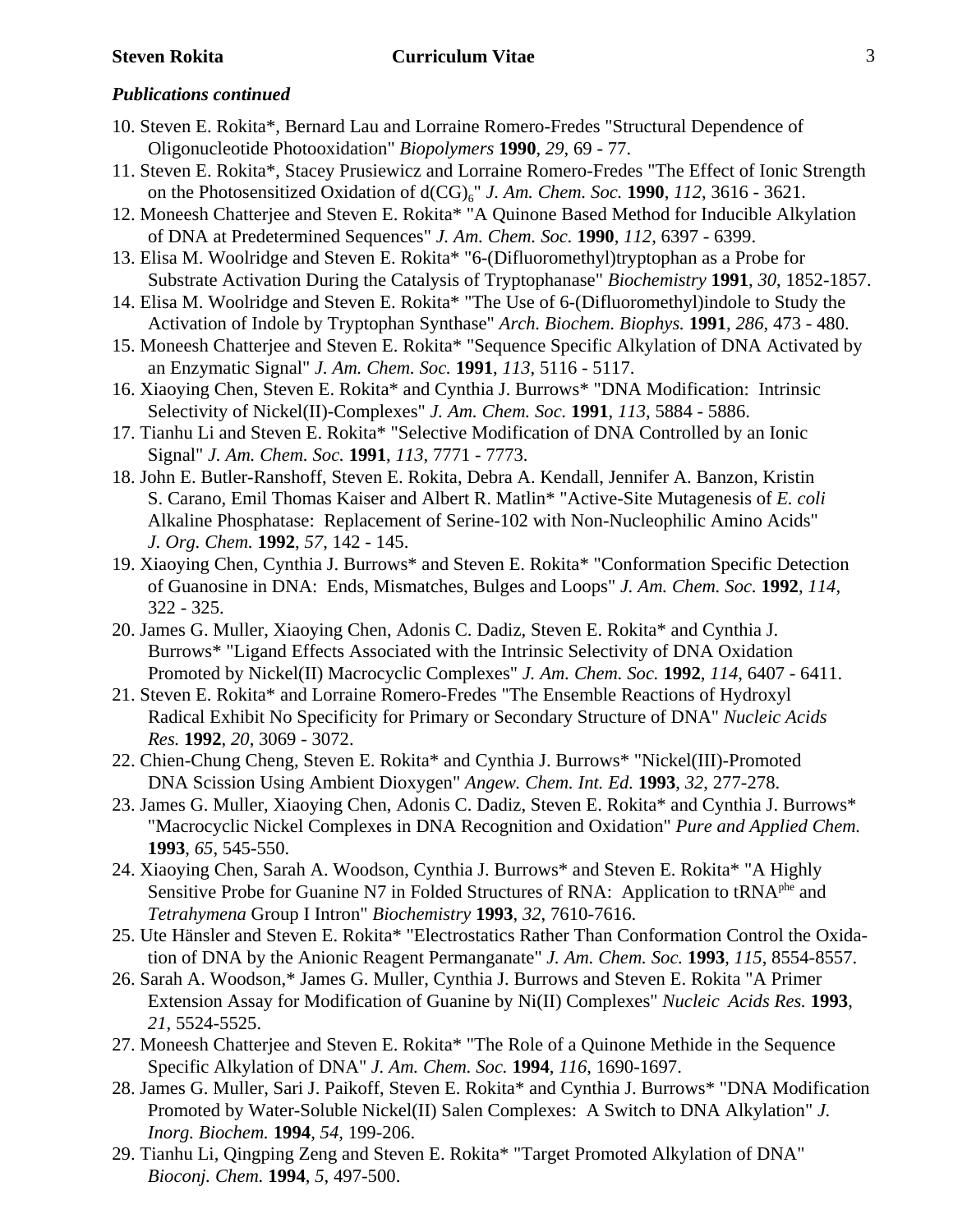- 30. Cynthia J. Burrows\* and Steven E. Rokita\* "Probing Guanine Structure in Nucleic Acid Folding using Nickel Complexes" *Acc. Chem. Res.* **1994**, *27*, 295-301.
- 31. Steven E. Rokita,\* Ping Zheng, Ning Tang, Chien-Chung Cheng, Ren-Hwa Yeh, James G. Muller, and Cynthia J. Burrows "Nickel Complexes in Modification of Nucleic Acids" in *Genetic Response to Metals* (B. Sarkar, Ed.), Marcel Dekker, New York, 1995, pp 201-216.
- 32. Cynthia J. Burrows,\* James G. Muller, Hui-Chen Shih and Steven E. Rokita "Recognition of B vs Z-Form DNA Using Nickel and Cobalt Complexes" in *Supramolecular Stereochemistry* (J. S. Siegel, ed.), Kluwer, Dordrecht, 1995, 57-62.
- 33. Cynthia J. Burrows\* and Steven E. Rokita "Nickel Complexes as Probes of Guanine Sites in Nucleic Acid Folding" in *Metal Ions in Biological Systems* (H. Sigel, ed.) Marcel Dekker, New York, 1996, Ch. 18, pp. 537-560.
- 34. Cynthia J. Burrows,\* James G. Muller, Gregory T. Poulter, and Steven E. Rokita "Nickel-Catalyzed Oxidations: From Hydrocarbons to DNA" *Acta Chem. Scand.* **1996**, *50,* 337-344.
- 35. James G. Muller, Ping Zheng, Steven E. Rokita and Cynthia J. Burrows\* "DNA Modification Promoted by  $[Co(H, O)<sub>6</sub>]Cl<sub>2</sub>$ : Probing Temperature-Dependent Conformations" *J. Am. Chem. Soc.* **1996**, *118*, 2320-2325.
- 36. Chien-Chung Cheng, Julia Gulia, Steven E. Rokita and Cynthia J. Burrows\* "Dioxygen Chemistry of Nickel(II) Dioxopentaazamacrocyclic Complexes: Substituent and Medium Effects" *J. Mol. Catal.* **1996**, *113*, 379-391.
- 37. Grant A. McLachlan, James G. Muller, Steven E. Rokita and Cynthia J. Burrows\* "Metal-Mediated Oxidation of Guanines in DNA and RNA: A Comparison of Cobalt(II), Nickel(II) and Copper(II) Complexes" *Inorg. Chim. Acta* **1996**, *251*, 193-199.
- 38. Hyunmin Kang and Steven E. Rokita\* "Site-Specific and Photo-Induced Alkylation of DNA by a Dimethylanthraquinone-Oligodeoxynucleotide Conjugate" *Nucleic Acids Res*. **1996**, *24*, 3896-3902.
- 39. Qingping Zeng and Steven E. Rokita\* "Tandem Quinone Methide Generation for Crosslinking DNA" *J. Org. Chem.* **1996**, *61*, 9080-9081.
- 40. Gurpreet Gill, Angelika Richter-Rusli, Madhushree Ghosh, Cynthia J. Burrows and Steven E. Rokita\* "Nickel-Dependent Oxidative Cross-linking of a Protein" *Chem. Res. Toxicol.* **1997**, *10*, 302-309.
- 41. Steven E. Rokita\*, Jianhong Yang, Praveen Pande, William A. Greenberg "Quinone Methide Alkylation of Deoxycytidine" *J. Org. Chem.* **1997**, *62*, 3010-3012.
- 42. Nicholas Delihas,\* Steven E. Rokita, and Ping Zheng "Natural Antisense RNA/target RNA interactions--possible models for antisense oligonucleotide drug design" *Nature Biotechnology* **1997**, *15*, 751-753.
- 43. Cynthia J. Burrows,\* Ronelito J. Perez, James G. Muller and Steven E. Rokita "Oxidative DNA Damage Mediated by Metal-Peptide Complexes" *Pure and Applied Chem.* **1998**, *70*, 275-278.
- 44. Ping Zheng, Cynthia J. Burrows and Steven E. Rokita\* "Nickel- and Cobalt-Dependent Reagents Identify Structural Features of RNA that are not Detected by Dimethyl Sulfate or RNase T1" *Biochemistry* **1998**, *37*, 2207-2214.
- 45. Hui-Chen Shih, Ning Tang, Cynthia J. Burrows and Steven E. Rokita\* "Nickel-based Probes of Nucleic Acid Structure Bind to Guanine but do not Perturb a Dynamic Equilibrium of Extrahelical Guanine Residues" *J. Am. Chem. Soc*. **1998**, *120*, 3284-3288.
- 46. Robyn Hickerson, Victor Duarte, J. David Van Horn, Ronelito Perez, James Muller, Steven E. Rokita, and Cynthia J. Burrows\* "DNA Cleavage vs. Cross-linking using Nickel Peptides: Mechanistic Aspects" in *Metals and Genetics* (B. Sarkar, Ed.), Plenum: New York, 1999, 183-196.
- 47. Jason M. Shearer and Steven E. Rokita\* "Diamine Preparation for Synthesis of a Water Soluble Ni(II) Salen Complex" *Bioorg. Med. Chem. Lett.* **1999**, *9*, 510-504.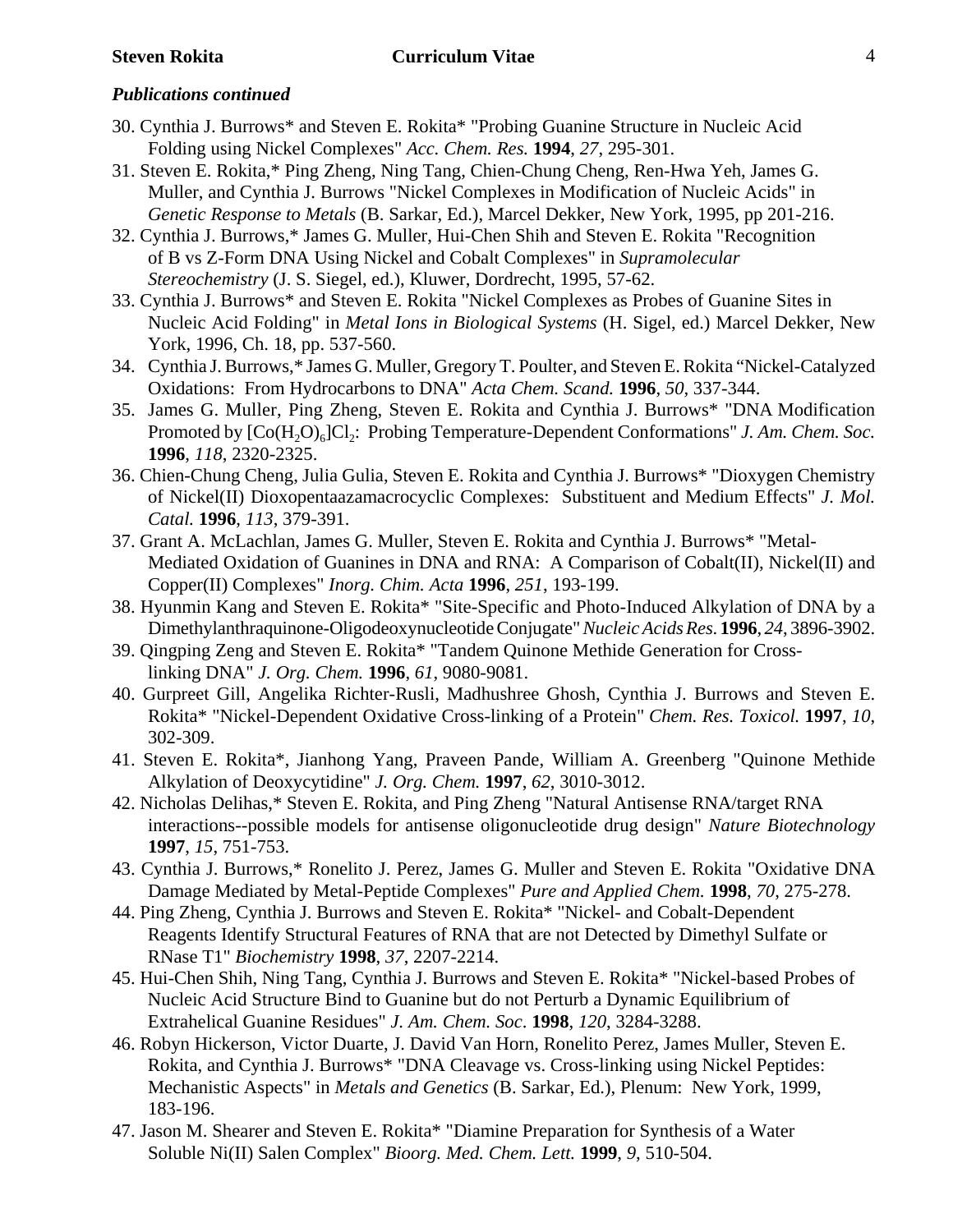- 48. James Muller, Lou Anne Kayser, Sari Paikoff, Victor Duarte, Ning Tang, Ronelito Perez, Steven E. Rokita and Cynthia J. Burrows\* "Formation of DNA Adducts Using Nickel(II) Complexes of Redox-Active Ligands: A comparison of salen and peptide complexes" *Coord. Chem. Rev.* **1999**, *186*, 761-774.
- 49. Munetaka Kunishima, Jessica E. Friedman and Steven E. Rokita\* "Transition-State Stabilization by a Mammalian Reductive Dehalogenase" *J. Am. Chem. Soc.* **1999**, *121*, 4722-4723.
- 50. Praveen Pande, Jason M. Shearer, Jianhong Yang, William A. Greenberg and Steven E. Rokita\*Alkylation of Nucleic Acids by a Model Quinone Methide" *J. Am. Chem. Soc.* **1999**, *121*, 6773 -6779.
- 51. Ning Tang, James G. Muller, Cynthia J. Burrows and Steven E. Rokita\* "Nickel and Cobalt Reagents Promote Selective Oxidation of Z-DNA" *Biochemistry* **1999**, *38*, 16648-16654.
- 52. Hui-Chen Shih, Helina Kassahun, Cynthia J. Burrows and Steven E. Rokita\* "Selective Association between a Macrocyclic Nickel Complex and Extrahelical Guanine Residue" *Biochemistry* **1999**, *38*, 15034-15042.
- 53. Steven E. Rokita\* and Cynthia J. Burrows "Structural Studies of Nucleic Acids Using Nickel and Cobalt Based Reagents" in *Current Protocols in Nucleic Acid Chemistry* (G. Glick, Ed.) Wiley, New York, 2000, 6.4.1-6.4.7.
- 54. Xiang Zhou, Jason M. Shearer, and Steven E. Rokita\* "A Ni(Salen)-Biotin Conjugate for Rapid Isolation of Accessible DNA" *J. Am. Chem. Soc.* **2000***, 122,* 9046-9047.
- 55. Steven E. Rokita\* and Cynthia J. Burrows "Nickel- and Cobalt-Dependent Oxidation and Cross-Linking of Proteins" in *Metal Ions in Biological Systems* vol. 38 (H. Sigel, ed.) Marcel Dekker, New York, 2001, ch. 10, 289-311.
- 56. Steven E. Rokita\* "Chemical Reagents for Investigating the Major Groove of DNA" in *Current Protocols in Nucleic Acid Chemistry* (G. Glick, Ed.) Wiley, New York, 2001, 6.6.1-6.6.16.
- 57. Willem F. Veldhuyzen, Yui-Fai Lam and Steven E. Rokita\* "2-Deoxyguaninosine Reacts with a Model Quinone Methide at Multiple Sites" *Chem. Res. Toxicol.* **2001***, 14,* 1345-1351.
- 58. Kristi J. Humphreys, Kenneth D. Karlin\* and Steven E. Rokita\* "Recognition and Strand Scission at Junctions between Single- and Double-Stranded DNA by a Trinuclear Copper Complex" *J. Am. Chem. Soc.* **2001**, *123*, 5588-5589.
- 59. Qibing Zhou, Praveen Pande, Anne E. Johnson and Steven E. Rokita\* "Sequence-Specific Delivery of a Quinone Methide Intermediate to the Major Groove of DNA" *Bioorg. Med. Chem.* **2001**, *9*, 2347-2354.
- 60. Willem F. Veldhuyzen, Anthony J. Shallop, Roger A. Jones and Steven E. Rokita\* "Thermodynamic versus Kinetic Products of DNA Alkylation as Modeled by Reaction of Deoxyadenosine" *J. Am. Chem. Soc.* **2001**, *123*, 11126-11132.
- 61. Kristi J. Humphreys, Kenneth D. Karlin\* and Steven E. Rokita\* "Efficient and Specific Strand Scission of DNA by a Binuclear Copper Complex: Comparative Reactivity of the Complexes with Linked Tris(2-pyridylmethyl)amine Moieties" *J. Am. Chem. Soc.* **2002,** *124*, 6009-6019.
- 62. Kristi J. Humphreys, Anne E. Johnson, Kenneth D. Karlin\* and Steven E. Rokita\* "Oxidative Strand Scission of Nucleic Acids by a Multinuclear Copper(II) Complex" *J. Biol. Inorg. Chem.* **2002**, *7*, 835-842.
- 63. Kristi J. Humphreys, Kenneth D. Karlin\* and Steven E. Rokita\* "Targeted Strand Scission of DNA Substrates by a Tricopper(II) Coordination Complex" *J. Am. Chem. Soc.* **2002***, 124,* 8055-8066.
- 64. Steven E. Rokita and Cynthia J. Burrows "Salen Metal Complexes" in *Small Molecule DNA and RNA Binders; From Synthesis to Nucleic Acid Complexes* (Demeunynck, Bailly, Wilson, Eds), Wiley-VCH, Weinheim, 2003, ch. 6, pp. 126-145.
- 65. William H. Walker IV and Steven E. Rokita\* "Use of a Boroxazolidone Complex of 3-Iodo-L-Tyrosine for Palladium-Catalyzed Cross-Coupling" *J. Org. Chem.* **2003**, *68*, 1563-1566.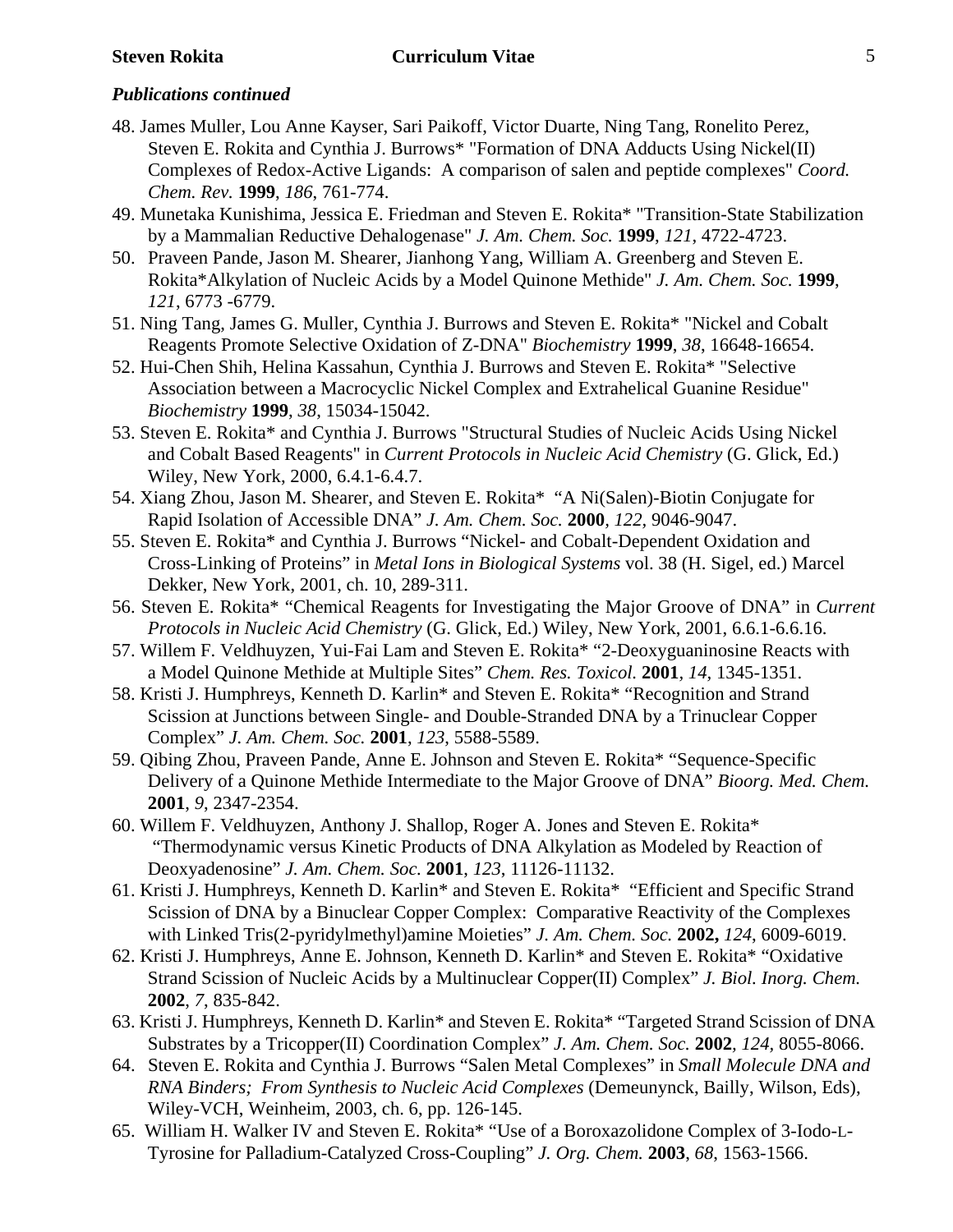- 66. Takeo Ito and Steven E. Rokita\* "Excess Electron Transfer from An Internally-Conjugated Aromatic Amine to 5-Bromo-2'-Deoxyuridine in DNA" *J. Am. Chem. Soc.* **2003**, *125*, 11480- 11481.
- 67. Qibing Zhou and Steven E. Rokita\* "A General Strategy for Target-Promoted Alkylation in Biological Systems" *Proc. Natl. Acad. Sci. (USA)* **2003**, *100*, 15452-15457. [http://dx.doi.org/10.1073/pnas.2533112100]
- 68. Willem F. Veldhuyzen, Praveen Pande and Steven E. Rokita\* "A Transient Product of DNA Alkylation Can Be Stabilized by Binding Localization" *J. Am. Chem. Soc.* **2003**, *125*, 14005- 14013. [http://dx.doi.org/10.1021/ja036943o]
- 69. Takeo Ito and Steven E. Rokita\* "Criteria for Efficient Transport of Excess Electrons in DNA" *Angew. Chem. Int. Ed*. **2004**, *43*, 1839-1842.
- 70. Dalip Kumar and Steven E. Rokita\* "Synthesis of a Hairpin Pyrrole-Imidazole Polyamide Conjugate Containing a Quinone Methide Precursor and Vinyl Linking Group" *Tet. Lett*. **2004**, *45*, 2887-2889.
- 71. Dalip Kumar, Willem F. Veldhuyzen, Qibing Zhou and Steven E. Rokita\* "Conjugation of a Hairpin Pyrrole-Imidazole Polyamide to a Quinone Methide for Control of DNA Cross-linking" *Bioconj. Chem*. **2004**, *15*, 915-922.
- 72. Takeo Ito and Steven E. Rokita\* "Reductive Electron Injection into Duplex DNA by Aromatic Amines" *J. Am. Chem. Soc.* **2004**, *126*, 15552-15559.
- 73. Steven E. Rokita and Takeo Ito "Chemical Probing of Reductive Electron Transfer in DNA" in *Charge Transfer in DNA* (Wagenknecht, H.-A., Ed), Wiley-VCH, Weinheim, 2005, Ch. 6, 133- 151.
- 74. Lei Li, Kenneth D. Karlin\* and Steven E. Rokita\* "Changing Selectivity of DNA Oxidation from Deoxyribose to Guanine by Ligand Design and a New Binuclear Copper Complex" *J. Am. Chem. Soc.* **2005**, *127*, 520-521.
- 75. Emily E. Weinert, Kristen N. Frankenfield and Steven E. Rokita\* "Time-dependent Evolution of Adducts Formed Between Deoxynucleosides and a Model Quinone Methide"*Chem. Res. Toxicol.* **2005**, *18*, 1364-1370. [http://dx.doi.org/10.1021/tx0501583]
- 76. Takeo Ito, Sunita Thyagarajan, Kenneth D. Karlin and Steven E. Rokita\* "Recognition of Guanines at a Double Helix-Coil Junction in DNA by a Trinuclear Copper Complex" *Chem. Commun.* **2005**, 4812-4814.
- 77. Jessica E. Friedman, James A.Watson Jr., David W.-H. Lam and Steven E. Rokita\* "Iodotyrosine Deiodinase is the First Mammalian Member of the NADH Oxidase/Flavin Reductase Superfamily" *J. Biol. Chem*. **2006**, *281*, 2812-2819.
- 78. Sunita Thyagarajan, N. N. Murthy, Amy Sargeant, Kenneth D. Karlin\* and Steven E. Rokita\* "Selective DNA Strand Scission with Binuclear Copper Complexes: Implications for the Involvement of a Cu<sub>2</sub>-O<sub>2</sub> Active Species" *J. Am. Chem. Soc.* **2006***, 128*, 7003-7008.
- 79. Lei Li, Narasimha N. Murthy, Joshua Telser, Lev. N. Zakharov, Glenn P. A. Yap, Arnold L. Rheingold, Kenneth D. Karlin\* and Steven E. Rokita\* "Targeted Guanine Oxidation by a Dinuclear Copper(II) Complex a Single Stranded/Double Stranded DNA Junctions" *Inorg. Chem.* **2006**, *45*, 7144-7159.
- 80. Emily E. Weinert, Ruggero Dondi, Stefano Colloredo-Melz, Kristen N. Frankenfield, Charles H. Mitchell, Mauro Freccero\* and Steven E. Rokita\* "Substituents on Quinone Methides Strongly Modulate Formation and Stability of Their Nucleophilic Adducts" *J. Am. Chem. Soc.* **2006**, *128*, 11940-11947. [http://dx.doi.org/10.1021/ja062948k]
- 81. Matthew R. Holman, Takeo Ito, Steven E. Rokita\* "Self-repair of Thymine Dimer in Duplex DNA" *J. Am. Chem. Soc.* **2007**, *129*, 6-7.
- 82. Huan Wang, Manvinder S. Wahi and Steven E. Rokita\* "Immortalizing a Transient Electrophile for DNA Cross-linking" *Angew. Chem. Int. Ed*. **2008**, *47*, 1291-1293. [10.1002/anie.200704137]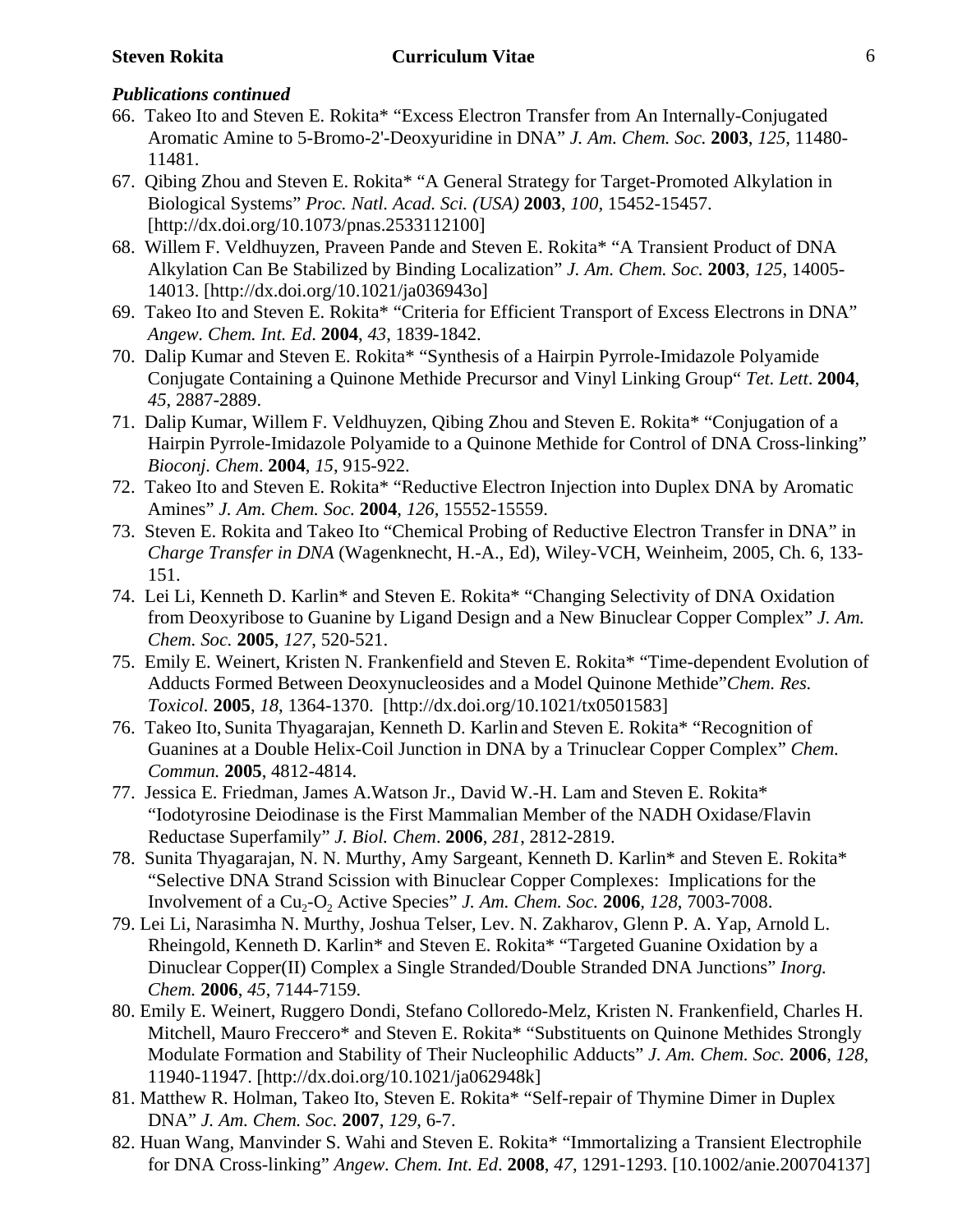- 83. James A. Watson, Jr., Patrick M. McTamney, Jennifer M. Adler, and Steven E. Rokita\* "The Flavoprotein Iodotyrosine Deiodinase Functions without Cysteine Residues" *ChemBioChem* **2008**, *9*, 504-506.
- 84. Qing Zhu, Sunita Thyagarajan, Steven E. Rokita, Kenneth D. Karlin\* and Neil V. Blough\* "Hydrogen Peroxide and Dioxygen Activation by Dinuclear Copper Complexes in Aqueous Solution: Hydroxyl Radical Production Initiated by Internal Electron Transfer" *J. Am. Chem. Soc.* **2008**, *130*, 6304-6305.
- 85. Steven E. Rokita "Reversible Alkylation of DNA by Quinone Methides" in volume 1, *Quinone Methides in Chemistry and Biology* of the *Wiley Series on Reactive Intermediates in Chemistry and Biology* (Rokita, S.E., Ed.) Wiley, New York, 2009, p.297-327.
- 86. Seth R. Thomas, Patrick M. McTamney, Jennifer M. Adler, Nicole LaRonde-LeBlanc\* and Steven E. Rokita\* "Crystal Structure of Iodotyrosine Deiodinase, A Novel Flavoprotein Responsible for Iodide Salvage in Thyroid Glands" *J. Biol. Chem.* **2009**, *284*, 19659-19667. (doi: 10.1074/jbc.M109.013458; PMCID: PMC2740591
- 87. Patrick M. McTamney, and Steven E. Rokita\* "A Mammalian Reductive Deiodinase has Broad Power to Dehalogenate Chlorinated and Brominated Substrates" *J. Am. Chem. Soc.* **2009**, *131,* 14212–14213. (doi: 10.1021/ja906642n, PMID: 19777994) (PMCID: PMC2758933)
- 88. Neil P. Campbell, Amethist S. Finch and Steven E. Rokita\* "Modulating the Ground and Excited State Oxidation Potentials of Diaminonapthalene by Sequential N-Methylation" *ChemPhysChem* **2010**, *11*, 1768 – 1773. (http://dx.doi.org/10.1002/cphc.200900969, PMID: 20376874).
- 89. Steven E. Rokita,\* Jennifer M. Adler, Patrick M. McTamney and James A. Watson, Jr "Efficient Use and Recycling of the Micronutrient Iodide in Mammals" *Biochimie* **2010**, *92*, 1227-1235. [http://dx.doi.org/10.1016/j.biochi.2010.02.013, PMID: 20167242]
- 90. Huan Wang and Steven E. Rokita\* "Dynamic Cross-linking is Retained in Duplex DNA After Multiple Exchange of Strands" *Angew. Chem. Int. Ed.* **2010**, 49, 5957-5960. [http://dx.doi.org/10.1002/anie.201001597]
- 91. Clifford S. Rossiter, Emilia Modica, Dalip Kumar, and Steven E. Rokita\* "Few Constraints Limit the Design of Quinone Methide-Oligonucleotide Self-Adducts for Directing DNA Alkylation", *Chem. Commun.* **2011**, *47*, 1476-1478. (DOI:10.1039/C0CC03317K).
- 92. Seung Jae Lee, Jamie L. Michalek, Angelique N. Besold, Steven E. Rokita, Sarah L. J. Michel\* "Classical Cys<sub>2</sub>His<sub>2</sub> Zinc Finger Peptides are Rapidly Oxidized by either  $H_2O_2$  or  $O_2$  Irrespective of Metal Coordination" *Inorg. Chem.* **2011***, 50,* 5442–5450. (DOI: 10.1021/ic102252a).
- 93. Abulfazl Fakhari M. and Steven E. Rokita\* "A New Solvatochromic Fluorophore With High Sensitivity for Studying Biopolymers" *Chem. Commun.* **2011***, 47,* 4222 - 4224. (DOI: 10.1039/c0cc04917d)
- 94. Michael P. McCrane, Emily E. Weinert, Ying Lin, Eugene P. Mazzola, Yiu-Fai Lam, Peter F. Scholl, and Steven E. Rokita\* "Trapping a Labile Adduct Formed between an *ortho*-Quinone Methide and 2'-Deoxycytidine" *Org. Lett.* **2011**, *13*, 1186–1189. (DOI: 10.1021/ol200071p).
- 95. Yang Liu and Steven E. Rokita\* "Inducible Alkylation of DNA by a Quinone Methide-Peptide Nucleic Acid Conjugate" *Biochemistry* **2012**, *51*, 1020-1027. [http://dx.doi.org/10.1021/bi201492b]
- 96. Jennifer M. Buss, Patrick M. McTamney and Steven E. Rokita\* "Expression of a Soluble Form of Iodotyrosine Deiodinase for Active Site Characterization by Engineering the Native Membrane Protein from *Mus musculus*" *Protein Science* **2012**, *21*, 351-361.
- 97. Steven E. Rokita "Flavoprotein Dehalogenases" in *Handbook of Flavoproteins,* vol. 1 (R. Hille, S. M. Miller, B. Palfey eds.) DeGruyter, Berlin, 2013. p. 337-350.
- 98. Amethist S. Finch, William B. Davis and Steven E. Rokita\* "Accumulation of the Cyclobutane Thymine Dimer in Defined Sequences of Free and Nucleosomal DNA" *Photochem. Photobiol. Sci.* **2013**, *12*, 1474–1482. (http://xlink.rsc.org/?doi=C3PP50147G)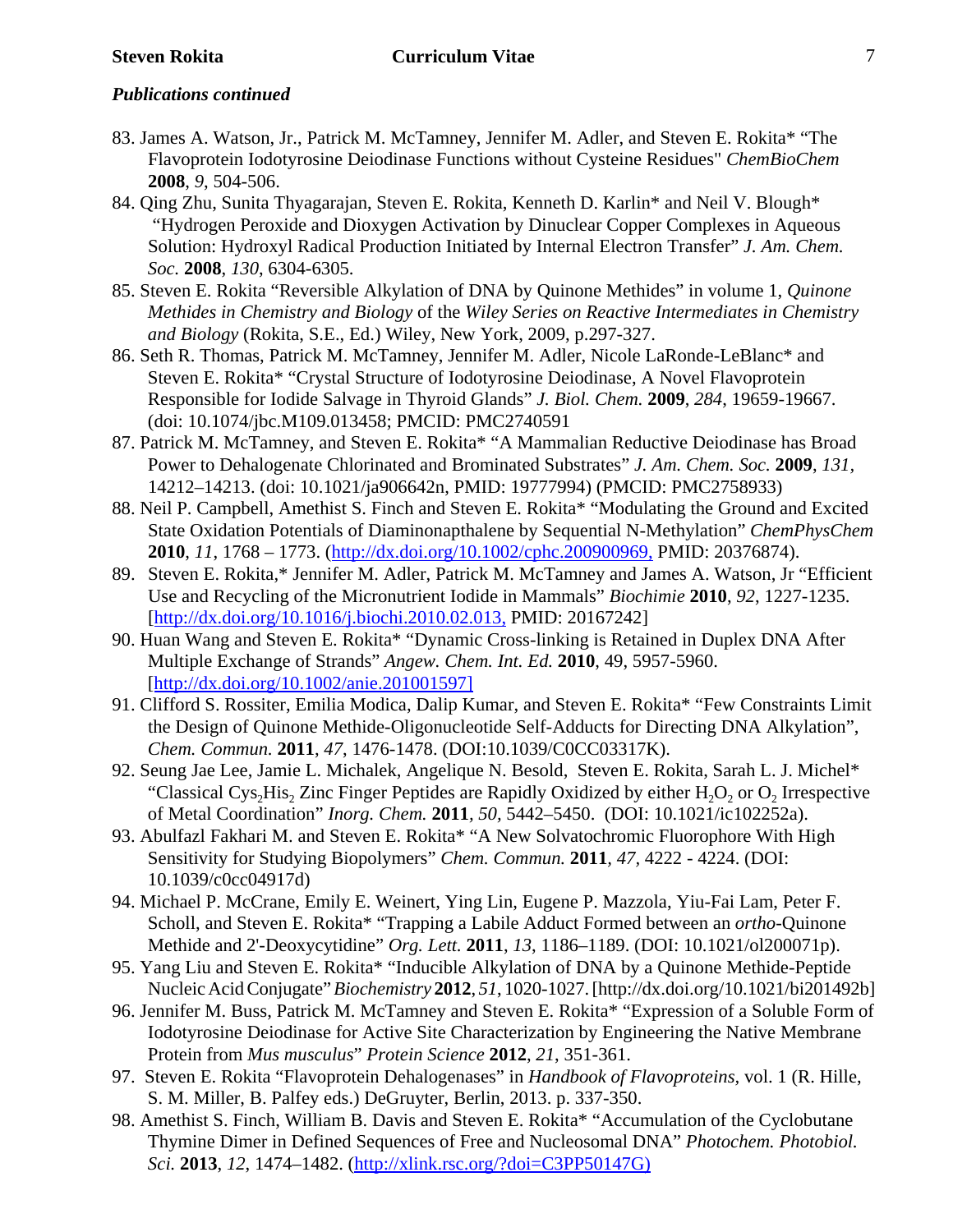- 99. Fazel Fakhari, Yun-Yun K. Chen and Steven E. Rokita\* "Enhancing Excess Electron Transport in DNA" *Chem. Commun*. **2013**, *49*, 7073-7075. (http://xlink.rsc.org/?doi=C3CC43887B)
- 100. Steven E. Rokita "Synthetic Thyroid Hormone" in *Iodine: Chemistry and Application* (T. Kaiho, ed.) Wiley, 2014, Ch. 21. pp. 411-420.
- 101. Abhishek Phatarphekar, Jennifer M. Buss, and Steven E. Rokita\* "Iodotyrosine Deiodinase: A Unique Flavoprotein Present in Organisms of Diverse Phyla" *Mol. BioSyst.* **2014***, 10*, 86-92. (http://xlink.rsc.org/?doi=C3MB70398C) [Highlighted in *Nat. Chem. Biol.* **2014**, *10*, 2.]
- 102. Neil P. Campbell and Steven E. Rokita\* "Electron Transport in DNA Initiated by Diaminonaphthalene Donors Alternatively Bound by Non-Covalent and Covalent Association" *Org*. *Biomol. Chem.* **2014**, *12*, 1143 - 1148 (http://xlink.rsc.org/?doi=C3OB42433B).
- 103. Michael P. McCrane, Mark A. Hutchinson, Omer Ad, and Steven E. Rokita\* "Oxidative Quenching of Quinone Methide Adducts Reveals Transient Products of Reversible Alkylation in Duplex DNA" *Chem. Res. Toxicol.* **2014**, *27*, 1282–1293 (http://dx.doi.org/10.1021/tx500152d).
- 104. Fazel Fakhari and Steven E. Rokita\* "A Walk Along DNA Using Bipedal Migration of a Dynamic and Covalent Cross-linker" *Nature Commun.* **2014**, *5* 5591 (doi: 10.1038/ncomms6591
- 105. Jimin Hu, Watchalee Chuenchor, and Steven E. Rokita\* "A Switch Between One- and Two-Electron Chemistry of the Human Flavoprotein Iodotyrosine Deiodinase is Controlled by Substrate" *J. Biol. Chem.* **2015**, *290*, 590-600 (doi:10.1074/jbc.M114.605964).
- 106. Shalini Saha\*, Wei Li, Barbara Gerratana, and Steven E. Rokita\* "Identification of the Dioxygenase-Generated Intermediate Formed During Biosynthesis of the Dihydropyrrole Moiety Common to Anthramycin and Sibiromycin" *Bioorg. Med. Chem.* **2015**, *23*, 449-454 (doi:10.1016/j.bmc.2014.12.024).
- 107. Kostyantyn D. Bobyk, David P. Ballou and Steven E. Rokita\* "Rapid Kinetics of Dehalogenation Promoted by Iodotyrosine Deiodinase from Human Thyroid" *Biochemistry* **2015**, *54*, 4487–4494. (http://dx.doi.org/10.1021/acs.biochem.5b00410). [PMCID# PMC4938124]
- 108. Tuomas Lönnberg,\* Mark A. Hutchinson and Steven E. Rokita "Selective Alkylation of C-Rich Bulge Motifs in Nucleic Acids by Quinone Methide Derivatives" *Chem. Eur. J.* **2015**, *21*, 13127-13186. (http://dx.doi.org/10.1002/chem.201502014)
- 109. Arnab Mukherjee and Steven E. Rokita "A Single Amino Acid Switch Between a Flavin-Dependent Dehalogenase and Nitroreductase" *J. Am. Chem. Soc.* **2015**, *137*, 15342–15345. [PMCID# PMC4684082]
- 110. Chengyun Huang and Steven E. Rokita\* "Promoting the Rate of DNA Alkylation with an Electron Rich Quinone Methide Intermediate" *Front. Chem. Sci. Eng.* **2016**, *10*, 213-221.
- 111. Chengyun Huang, Yang Liu and Steven E. Rokita\* "Targeting Duplex DNA with the Reversible Reactivity of Quinone Methides" *Signal Transduct Target Ther.* **2016**, *1*, 16009. (doi:10.1038/sigtrans.2016.9, http://www.nature.com/articles/sigtrans20169)
- 112.Shalini Saha\* and Steven E. Rokita\* "An activator of an Adenylation Domain Revealed by Activity but not Sequence Homology" *ChemBioChem* **2016**, *17*, 1818-1823.
- 113.Abhishek Phatarphekar, and Steven E. Rokita\* "Functional Analysis of Iodotyrosine Deiodinase From *Drosophila melanogaster*" *Protein Science* 2016, 25, 2187-2195. (10.1002/pro.3044)
- 114. Nattha Ingavat, Jennifer M. Kavran, Zuodong Sun, and Steven E. Rokita\* "Active Site Binding is not Sufficient for Reductive Deiodination by Iodotyrosine Deiodinase" *Biochemistry* **2017**, *56*, 1130-1139. (DOI: 10.1021/acs.biochem.6b01308)
- 115. Qi Su, Petrina A. Boucher, and Steven E. Rokita\* "Conversion of a Dehalogenase to a Nitroreductase by Swapping its Flavin Cofactor with a 5-Deazaflavin Analog." *Angew. Chem. Int. Ed*. **2017**, *56*, 10862-10866 (DOI: 10.1002/anie.201703628).
- 116. Zuodong Sun, Qi Su, Steven E Rokita\* "The Distribution and Mechanism of Iodotyrosine Deiodinase Defied Expectations" *Arch. Biochem. Biophys.* **2017**, *632*, 77-87. (DOI: 10.1016/j.abb.2017.07.019)